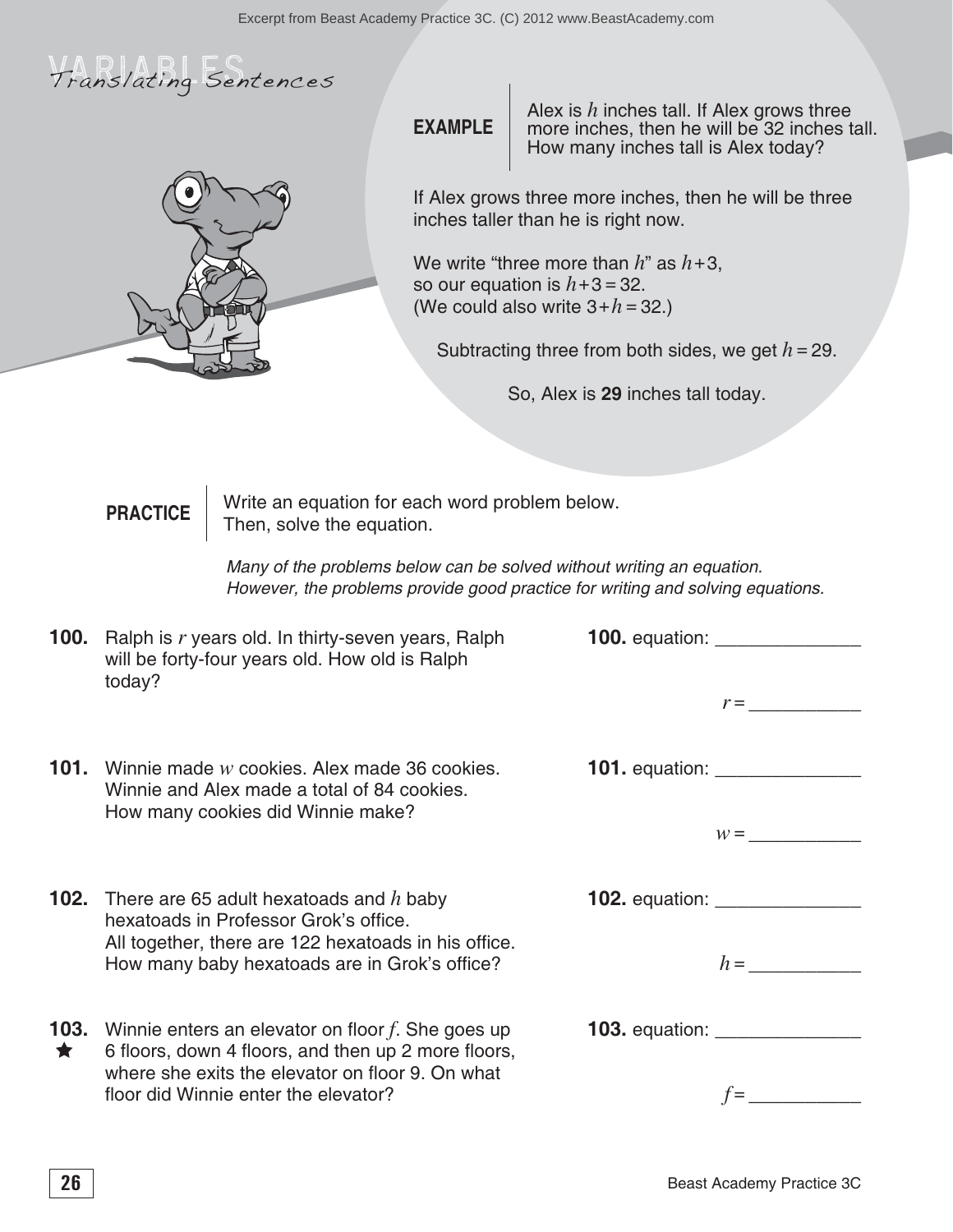**EXAMPLE**

Sam is 3 years older than Tim. The sum of Sam's and Tim's ages, in years, is 17. How many years old is Tim?

We use *t* to represent Tim's age, in years.

Sam is 3 years older than Tim, so Sam is *t*+3 years old.

A "sum" is the result of addition, so Tim's age (*t*) added to Sam's age  $(t+3)$  is 17:

 $t+(t+3)=17$ .

The associative property of addition lets us remove parentheses in a sum, so the equation above is equal to

 $t + t + 3 = 17$ .

Subtracting 3 from both sides, we get  $t + t = 14$ . Since  $7+7 = 14$ , the value of t is 7. Tim is 7 years old.

> We check our answer: Tim is 7 years old. So, Sam is  $7+3=10$  years old. The sum of Sam's and Tim's ages is  $7 + 10 = 17$  years.  $\checkmark$

**PRACTICE** Solve each word problem below.

- **104.** Together, Grogg and Alex have 32 gumballs. Grogg has twelve more gumballs than Alex. How many gumballs does Alex have?
- **EXAMPLE** Sam is 3 years older than Tim. The sum<br>
We use r to menose in Tim's age, in years.<br>
We use r to menose that Tim's age, in years.<br>
Sam is 9 years older than Tim, so Sam is r+3 years old.<br>
A "sum" is the next of d **105. \_\_\_\_\_\_\_\_\_\_ 105.** The sum of Olivia's and Ralph's heights is 64 inches. Olivia is 6 inches taller than Ralph. How many inches tall is Ralph?
- **106. \_\_\_\_\_\_\_\_\_\_ 106.** Together, a xylophone and case cost \$100. The xylophone costs \$80 more than the case. How much does the case cost?

**104. \_\_\_\_\_\_\_\_\_\_**